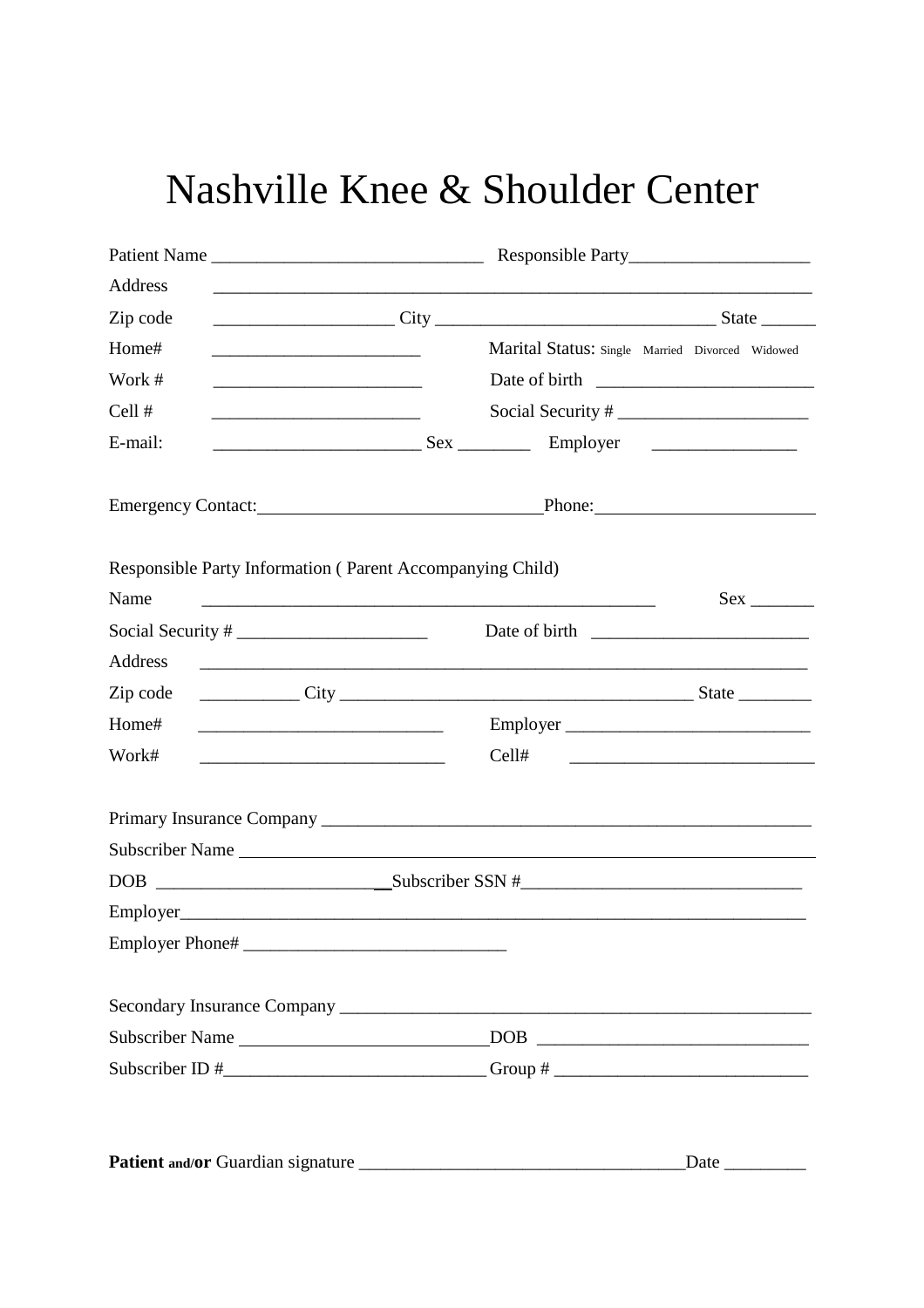|                      | Name/Address of referring physician: Name of the control of the control of the control of the control of the control of the control of the control of the control of the control of the control of the control of the control          |                            |
|----------------------|----------------------------------------------------------------------------------------------------------------------------------------------------------------------------------------------------------------------------------------|----------------------------|
|                      | <b>Family Physician:</b> The Company of the Company of the Company of the Company of the Company of the Company of the Company of the Company of the Company of the Company of the Company of the Company of the Company of the Com    |                            |
|                      | Which body part are we seeing you for today?<br><u>Letting</u> the second second second second second second second second second second second second second second second second second second second second second second second s  |                            |
|                      | (Please check one if applicable) Right side: Left side: Both sides:                                                                                                                                                                    |                            |
|                      | Please describe your problem: the contract of the contract of the contract of the contract of the contract of the contract of the contract of the contract of the contract of the contract of the contract of the contract of          |                            |
|                      | How long ago did you first notice your problem?<br><u>Letter and the set of the set of the set of the set of the set of the set of the set of the set of the set of the set of the set of the set of the set of the set of the set</u> |                            |
|                      | Occupation: Did your injury occur on the job? Yes No                                                                                                                                                                                   |                            |
|                      | Is this a sports related injury? Yes _______No________ If yes, what sport?__________________________                                                                                                                                   |                            |
|                      | Do you have any of the following medical conditions? (Please check all that apply)                                                                                                                                                     |                            |
| <b>Glaucoma</b>      | __Stomach Problems (Ulcers)                                                                                                                                                                                                            | <b>Bleeding</b>            |
| <b>Seizures</b>      | <b>Liver Disease</b>                                                                                                                                                                                                                   | <b>Diabetes</b>            |
| <b>Lung Disease</b>  | <b>Prostate/Urinary Problems</b>                                                                                                                                                                                                       | <b>Blood Clots</b>         |
| <b>Heart Disease</b> | <b>Kidney Stones</b>                                                                                                                                                                                                                   | $\text{Cancer (Where?)}\n$ |
|                      | <b>Hypertension (High Blood Pressure) __Asthma</b>                                                                                                                                                                                     | __Depression               |
|                      | Have you ever Had, or been Diagnosed with MRSA? Yes No                                                                                                                                                                                 |                            |
|                      | Other Conditions: Note that the conditions of the conditions of the conditions of the conditions of the conditions of the conditions of the conditions of the conditions of the conditions of the conditions of the conditions         |                            |
|                      | Please list all surgical procedures: <b>Example 2018</b> and 2018 and 2019 and 2019 and 2019 and 2019 and 2019 and 2019 and 2019 and 2019 and 2019 and 2019 and 2019 and 2019 and 2019 and 2019 and 2019 and 2019 and 2019 and 2019    |                            |
|                      | List all medications you are presently taking:<br><u>List</u> all medications you are presently taking:                                                                                                                                |                            |
|                      | Are you allergic to any medications? Yes__________ No_____                                                                                                                                                                             |                            |
|                      | Tobacco Use: Yes_____ No_______ Alcohol Use: Yes_____ No_____ Drug Use: Yes____ No____                                                                                                                                                 |                            |
|                      | Do any diseases run in your family? Diabetes__Heart Disease__Cancer__                                                                                                                                                                  |                            |
| Other_               |                                                                                                                                                                                                                                        |                            |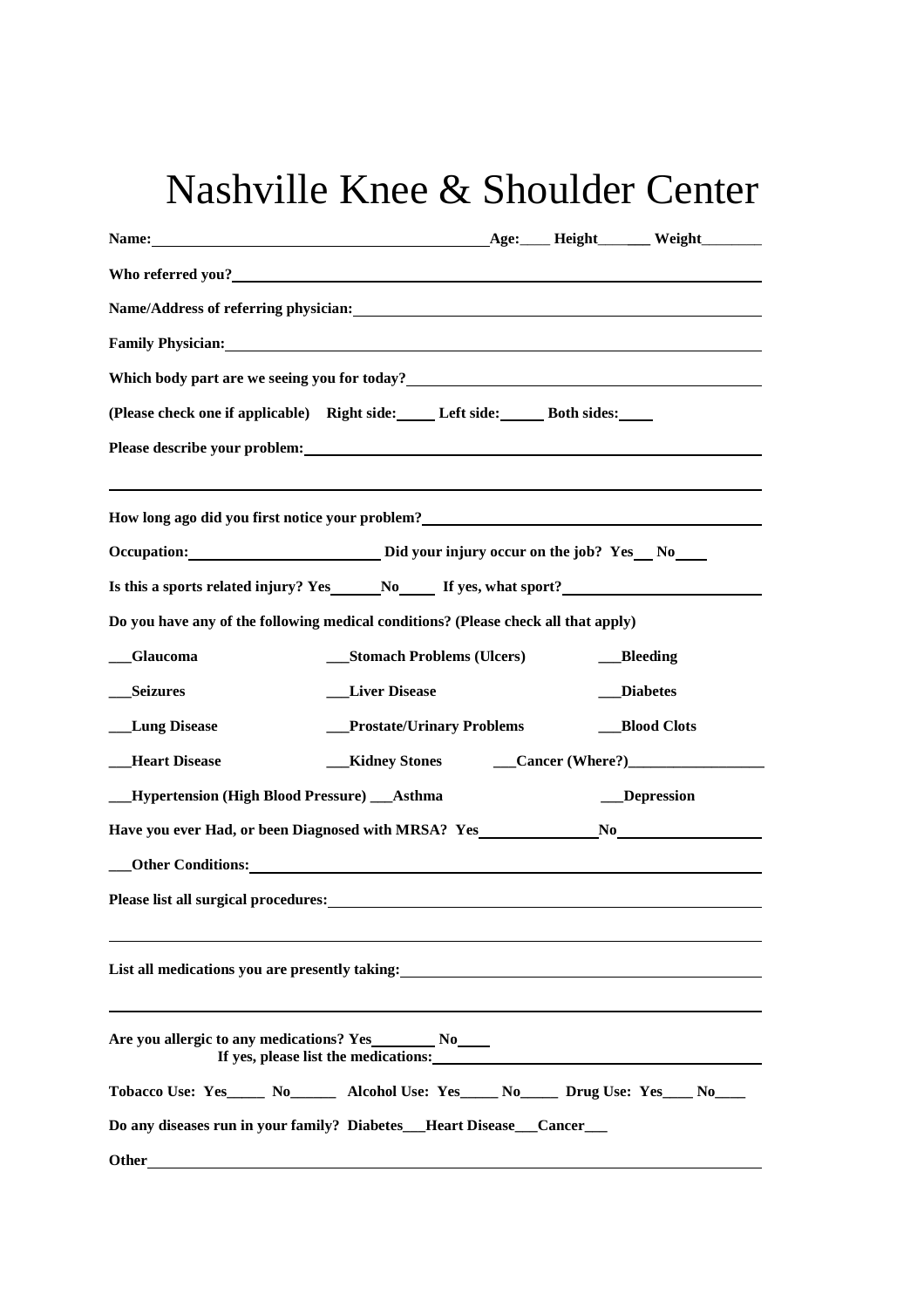Please describe in detail HOW, WHEN, and WHERE your problem began:

 $\overline{a}$ 

| What was the exact date of injury?<br>Have you had treatment for this injury/problem? Yes_______ No______<br>If yes, please describe treatment: |  |  |
|-------------------------------------------------------------------------------------------------------------------------------------------------|--|--|
| Have x-rays been taken since the injury? Yes _______ No________                                                                                 |  |  |
| Did you bring those films with you today? Yes______ No______                                                                                    |  |  |

I hereby authorize Nashville Knee & Shoulder to release the above information and any other pertinent information related to my visit to my insurance carrier for the processing of any medical claims and/or forms.

Patient/Parent or Guardian Signature **Date Date**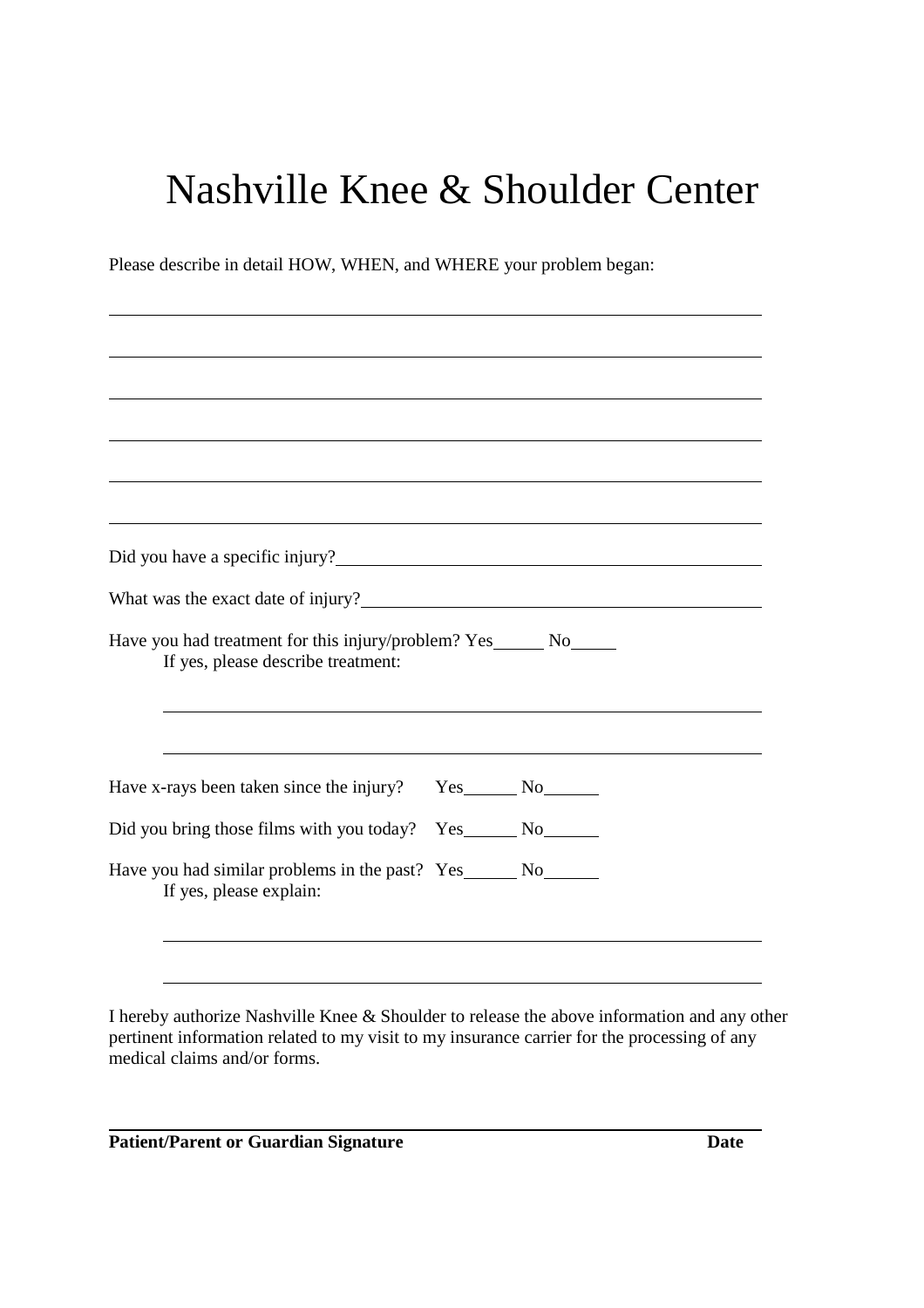Patient Agreement

**Limitation of Practice:** Patient understands that Dr. Pagnani's/Dr. Jones practice is limited to Orthopedics.

**Patient Consent:** Patient hereby gives consent, if needed, for drawing blood samples for diagnosis or in case of accidental puncture or exposure to medical personnel during my course of treatment either in the offices or in the hospital. These tests may include AIDS testing.

#### Privacy Policy

All patients have a right to review our Notice of Privacy Practices. Any employee of the practice can provide you a copy of the Notice of Privacy Practices. If you would like to restrict access or request modifications be made to your Personal Health Information, please request the required form from a member of our staff.

#### Collection Policy

#### **Insurance Claims Filing**

*In all cases, the patient is responsible for payment of their account. As a courtesy, Nashville Knee & Shoulder Center, PLLC will file a claim to the patient's insurance coverage.*

**Assignment and Release:** Patient hereby authorizes and assigns applicable insurance benefits to be paid directly to the physician; Patient is financially responsible for non-covered services. Patient authorizes release of information necessary to process insurance claims. Patient authorizes photographs to be restricted for medical, education or insurance purposes and information released to other practitioners in good faith effort for my medical care.

**Medicare:** Patient requests that payment of authorized Medicare benefits be made either to the patient or on the patient's behalf to *Nashville Knee & Shoulder Center, PLLC* and their associates for any services furnished the patient by that physician. Patient authorizes any holder of medical information about the patient to release to the Center for Medicare and Medicaid Services (CMS) or its agents any information needed to determine these benefits payable for related services. This form is not to be used by the patient for Medicare reimbursement.

#### **Managed Care Plans and Referrals**

Managed care plans (e.g. HMO's) require specialist and sub-specialists to obtain a referral number before the physician can see a patient. The patient is responsible for obtaining a referral number, not this office. Failure to have a referral number prior to service will result in reduced benefits by the managed care plan. Therefore, the patient is responsible for any balance not paid by the coverage plan.